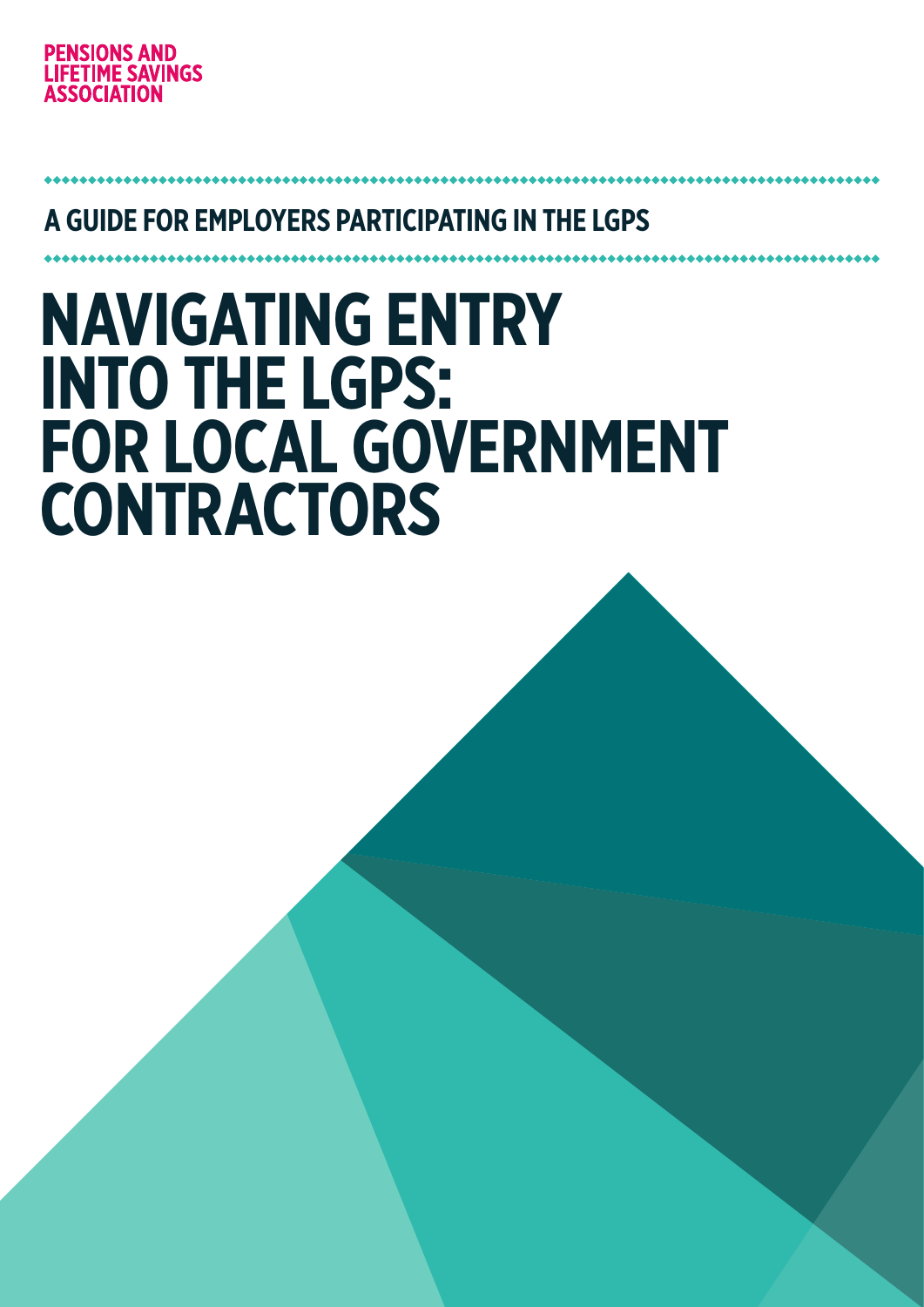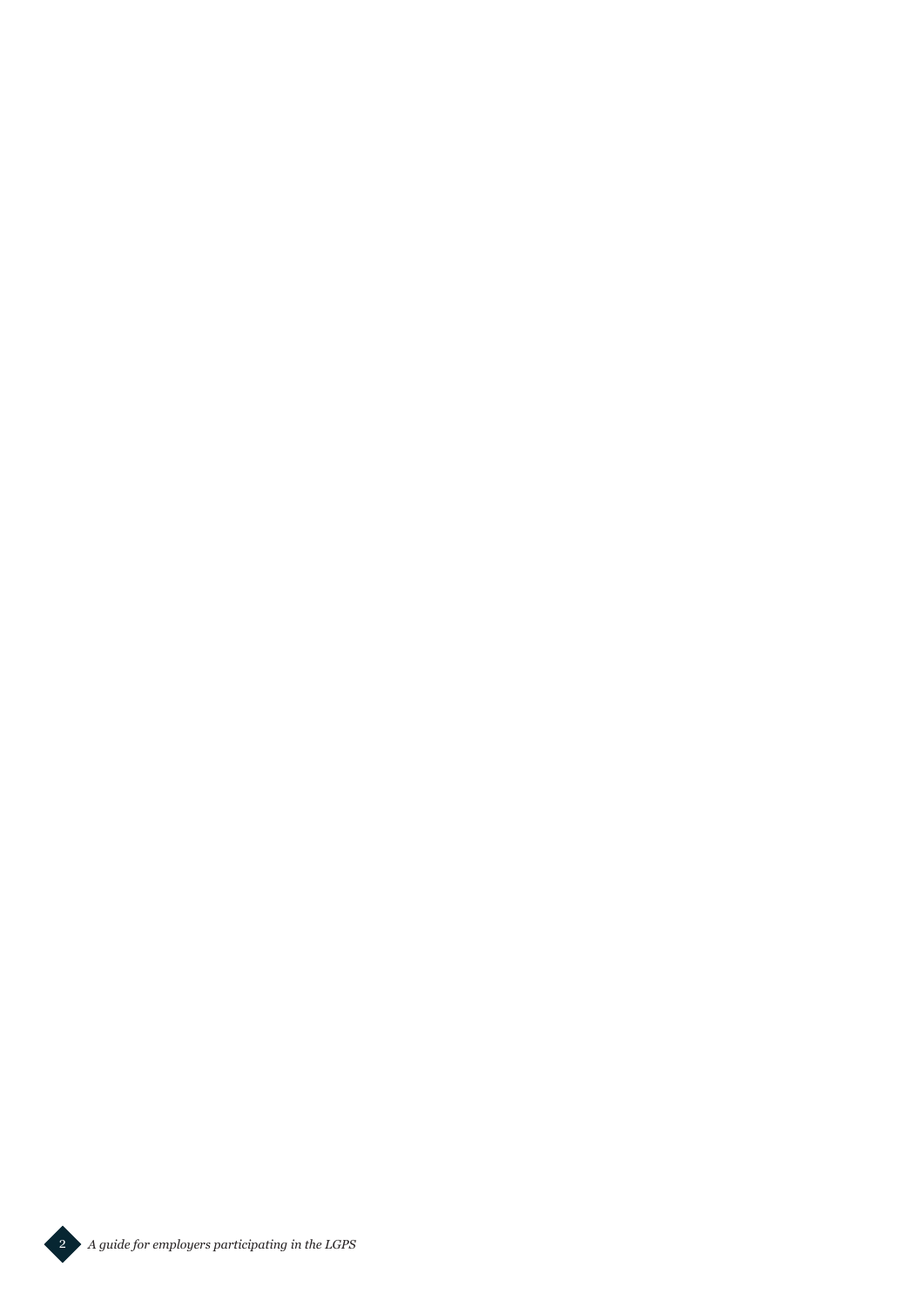# **CONTENTS**

| 1. Introduction                                                  |                   |
|------------------------------------------------------------------|-------------------|
| What is the LGPS?                                                |                   |
| How is the LGPS funded?                                          | 5                 |
| 2. What do you need to know before entering the scheme?          | 6                 |
| Good governance                                                  | 6                 |
| Making a decision about participation in the scheme              | 7                 |
| 3. What you need to know, and when, during the tendering process | 8                 |
| Pre-tender                                                       | 8                 |
| Submission to tender                                             | 9                 |
| Contract agreed with the commissioning authority                 |                   |
| Admission agreement agreed with the administering authority      | 9                 |
| 4. Risks for admission bodies participating in the LGPS          | 10                |
| Increases to contributions                                       | 10                |
| Covenant assessment                                              | 11                |
| Exit costs                                                       | 11                |
| Bonds and other security                                         | 11                |
| Cost of redundancies, ill health and death in service            | $12 \overline{ }$ |
| <b>5. Mitigation of risks</b>                                    | 13                |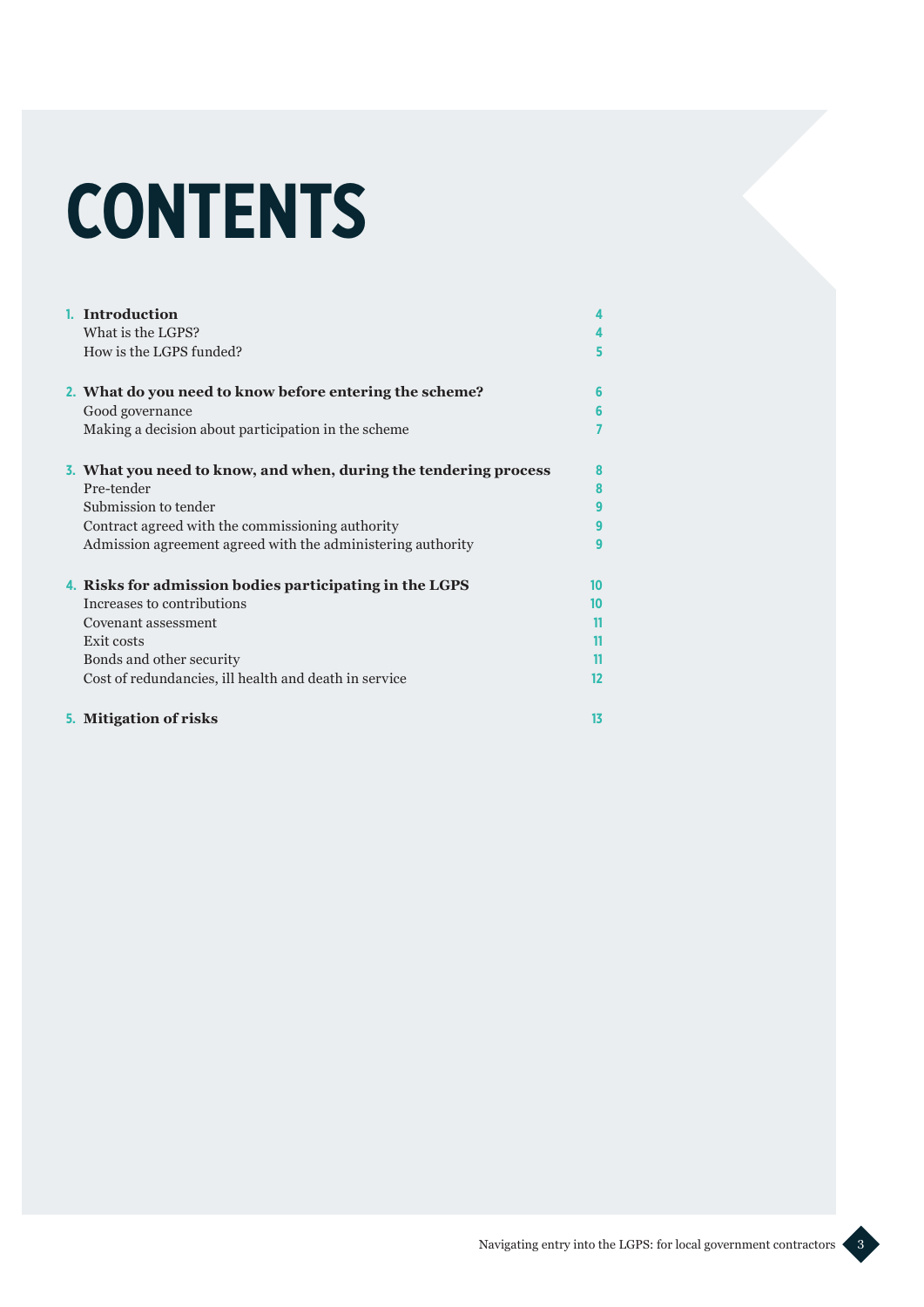# **1. INTRODUCTION**

#### **OVER 13,000 EMPLOYERS HELP TO DELIVER LOCAL PUBLIC SERVICES. THESE EMPLOYERS ARE TYPICALLY BUSINESSES, CHARITIES, AND HOUSING ASSOCIATIONS.**

If a local authority contract involves the transfer of staff to your organisation under a TUPE arrangement, you will come to participate in the Local Government Pension Scheme (LGPS) as an 'admission body', or will be required to provide a 'comparable' pension benefit.

The LGPS provides a good quality pension for its members. However, participation in the scheme comes with potentially significant financial commitments and administrative responsibilities, including:

- Making regular contributions on behalf of employees and making additional contributions if the scheme is in deficit;
- Facilitating communications with scheme members; and
- $\triangleright$  Setting up administrative processes for making payments and providing data to the scheme when requested.

This guidance will help you to obtain a full appreciation of these obligations and any associated risks before entering into a local government contract.

#### **WHAT IS THE LGPS?**

The LGPS is a defined benefit (DB) pension scheme for employees working in local government. It is made up of three schemes – the England and Wales scheme and two additional devolved schemes in Scotland and Northern Ireland.

Members of DB schemes are promised a guaranteed pension income in retirement. This means that the financial risk of the scheme's investment falls to you as an employer in the scheme.

The LGPS is governed at national and local level by a number of different bodies**<sup>1</sup>** . As an admission body, you need to be aware of the relationships between the local commissioning authority and the local administering authorities.



You will engage with the commissioning authority on the terms of the contract you are tendering for ('the commercial contract'); and the administering authority regarding the terms of entry into the LGPS. These terms are governed by an 'admission agreement', a legally binding contract between you, the commissioning authority, and the administering authority.

1 See [here](http://www.lgpsboard.org/index.php/about-the-board) for more information about how the LGPS is governed.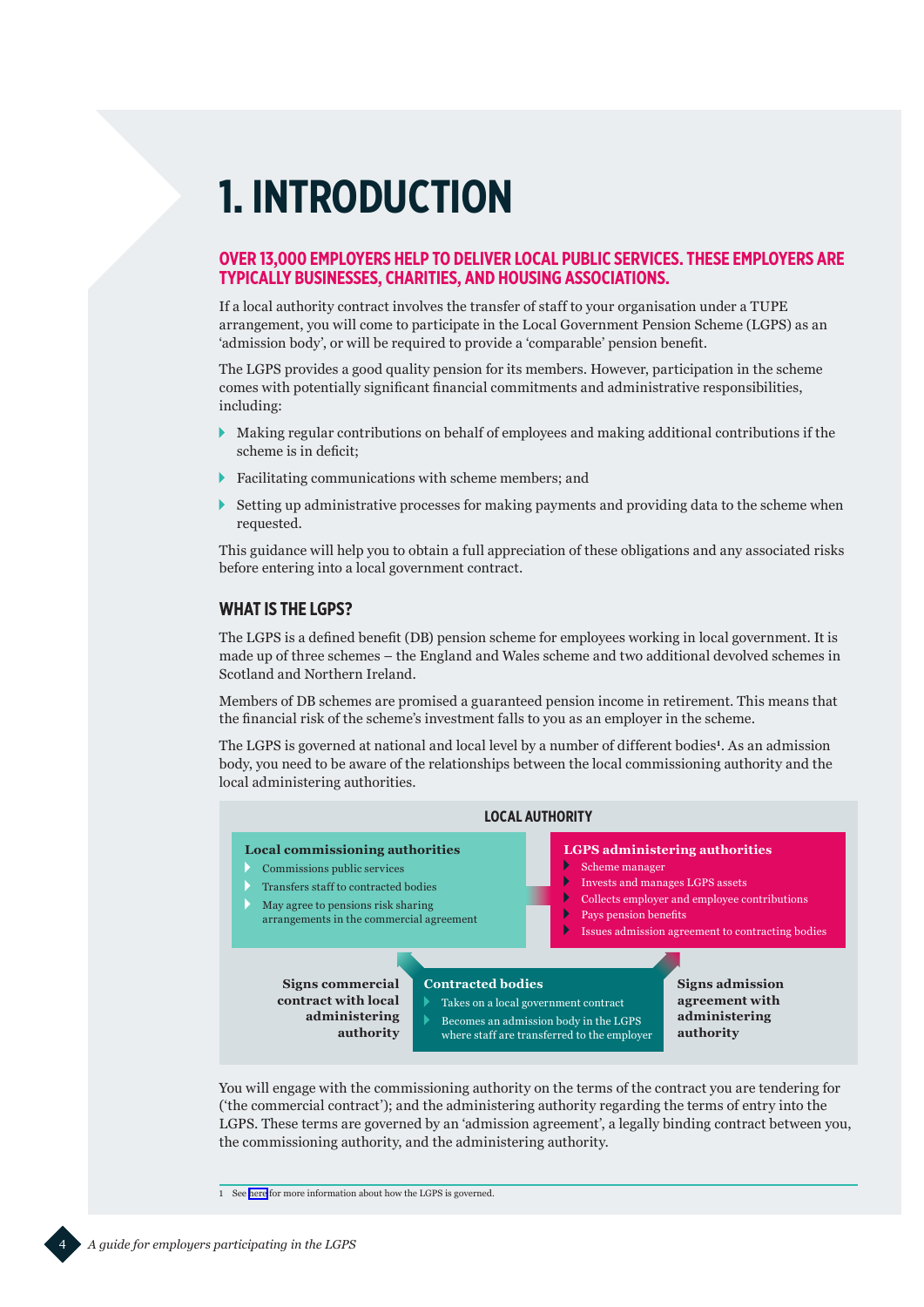#### **HOW IS THE LGPS FUNDED?**

The LGPS is funded through the contributions of all employers and employees participating in the scheme. The contributions you pay are valued as an estimate of what the benefits are likely to cost when they are paid. These contributions are then invested to seek a return that can meet the promises made to members.

If the value of the pension scheme assets is not sufficient to meet the promises made to scheme members then the scheme is considered to be in deficit. If you exit the scheme, the cost of meeting the pension scheme liabilities that have accrued during the time of your participation may have decreased or increased. The deficit attributed to admission bodies is calculated at the end of the contract and levied as exit costs.

The local administering authority acts as scheme manager and so is responsible for investing and managing LGPS assets, setting employer contribution rates, collecting employer and employee contributions, paying pension benefits as they fall due, and dealing with various other aspects of administration.

The LGPS' funding position has weakened considerably over the last decade. A number of factors, such as increasing longevity and low gilt yields, have contributed to this; resulting in a rising deficit**2**.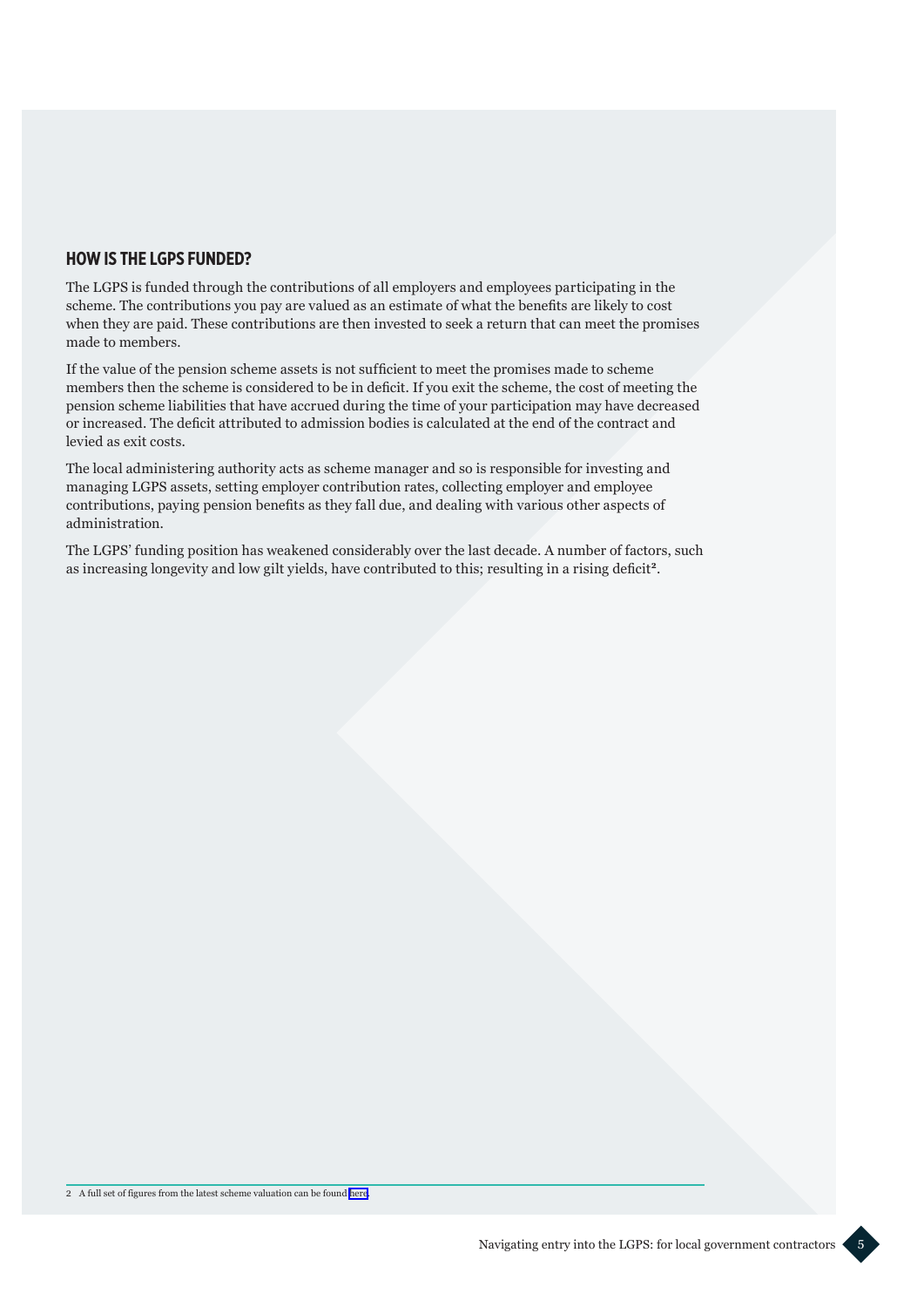### **2. WHAT DO YOU NEED TO KNOW BEFORE ENTERING THE SCHEME?**

#### **BEFORE MAKING A DECISION ABOUT TAKING ON A LOCAL GOVERNMENT CONTRACT THAT RESULTS IN ENTERING THE LGPS, YOU NEED TO UNDERSTAND:**

- The process of joining the scheme (see Section 3);
- Risks associated with participating in the scheme (see Section 4);
- How these risks might affect your financial prospects and how to mitigate them (see Section 5);
- Your obligations as an employer participating in the scheme and how they could change in the future; and
- Opportunities for negotiating terms of entry, participation and exit.

#### **GOOD GOVERNANCE**

You should formalise governance processes to understand and ultimately make decisions about proceeding with becoming an admission body.

Getting this right is critical as you need to be able to assess whether the contract is still viable after taking into account financial commitments to the LGPS. The following steps capture the basic principles of setting up a good governance process.

#### **STEP 1**

Check whether or not the commercial contract involves a TUPE arrangement.

#### **STEP 2**

Investigate the terms of the standard admission agreement with the administering authority and which of them are negotiable or can be amended alongside the commercial agreement with the contracting authority.

#### **STEP 3**

Analyse how the terms of the admission agreement as they stand and possible amendments to them are a risk to the cost-benefit of the commercial contract.

#### **STEP 4**

Assess whether, in light of your organisation's risk framework and financial position, the commercial contract and admission agreement is appropriate to take on in its current or an amended form.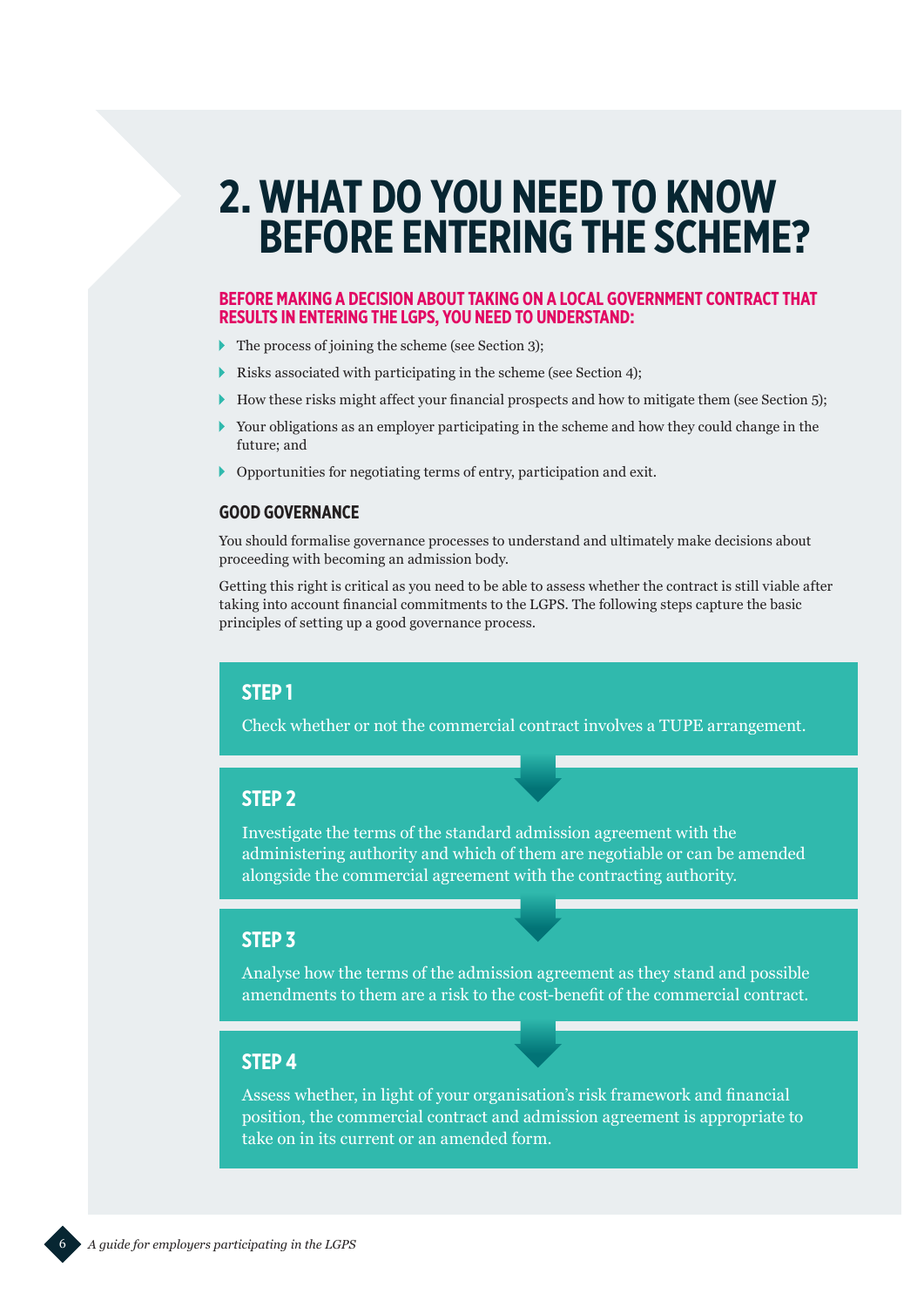#### **WHO IS RESPONSIBLE?**

A number of people in your organisation need to be alert to the pension obligations associated with taking on a local government contract.

In the first instance, those responsible for submitting your contract tender need to be aware that local government contracts could include LGPS admission agreements.

Next, the person responsible for identifying the terms of the admission agreement ideally should be someone who has a sufficient 'pensions vocabulary'. In larger organisations you may have the capacity to train up senior members of your contracting team to find out and interpret essential information from the administering authority. In smaller organisations this may be your finance personnel, chief executive or even an accountant, actuary or legal adviser.

The person responsible for assessing the desirability of the contract will vary. Ultimately, where it involves taking on significant risk, this decision may need to be escalated to your senior executive team or board. They may wish to seek expert advice to make a fully informed decision.

#### **MAKING A DECISION ABOUT PARTICIPATION IN THE SCHEME**

A cost-benefit analysis of the contract that factors in LGPS costs, should only form a part of the decision-making process. Other important factors such as your financial position, aims, and what contingency mechanisms you have in place to deal with outstanding liabilities should also be considered.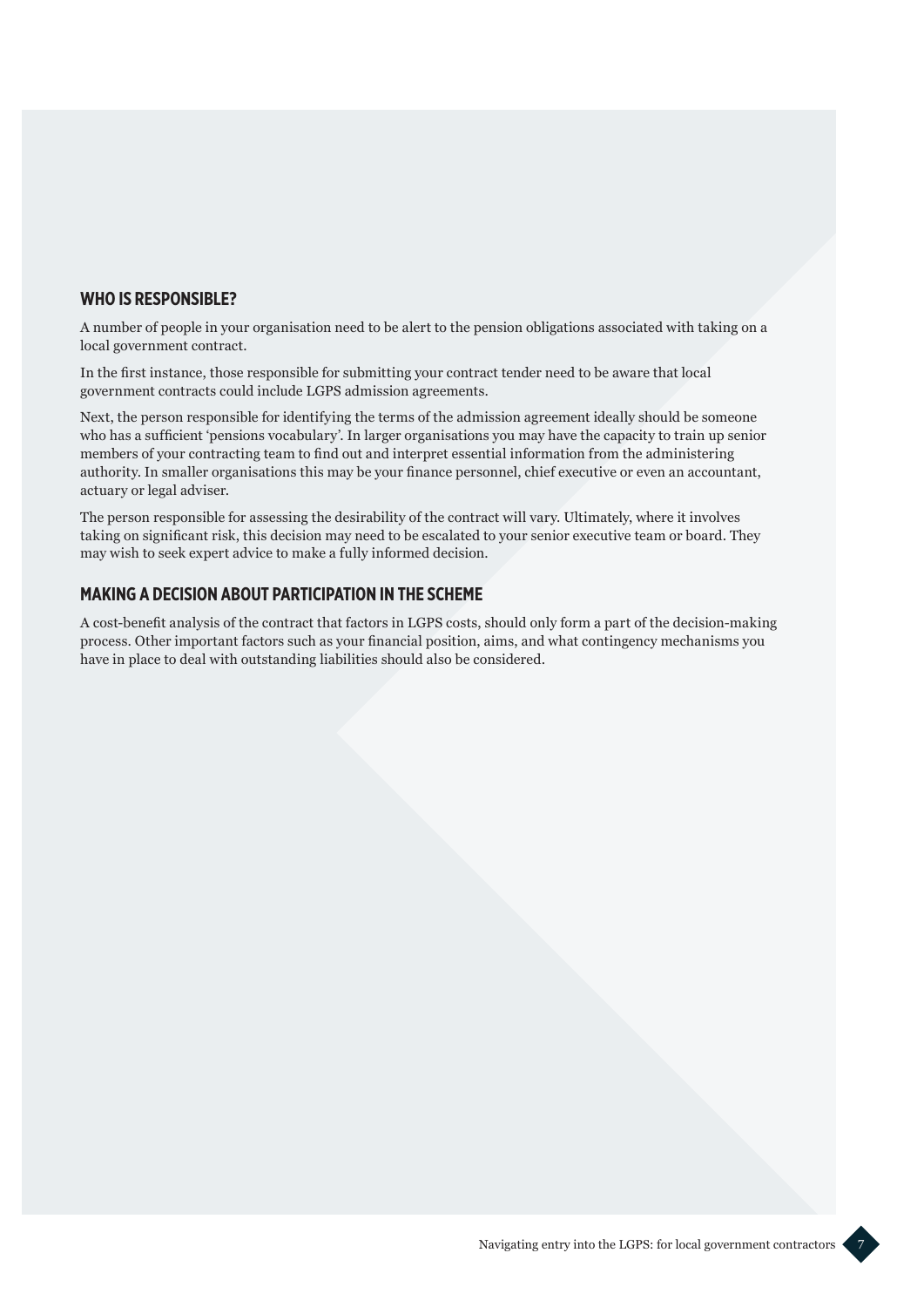### **3. WHAT YOU NEED TO KNOW, AND WHEN, DURING THE TENDERING PROCESS**

#### **THE TERMS OF THE ADMISSION AGREEMENT NEED TO BE CONSIDERED AS PART OF THE OVERALL PROCESS OF THE TENDER ALONGSIDE THE TERMS OF THE COMMERCIAL AGREEMENT.**

There will be little room to manoeuvre beyond the standard admission agreement issued by the administering authority; however, you will have the opportunity to negotiate risk-sharing arrangements in the terms of your commercial contract with the commissioning authority.

Below we provide an explanation of what you should be thinking about at each stage of the tendering process. It is important to build in time for a series of exchanges between the three main parties. In particular, those you engage with from the commissioning authority may have varying levels of knowledge about the pension implications of the contract they are assigning and so may have to seek external advice.

#### **PRE-TENDER**

- Will you be taking on employees who are currently participating in the LGPS?
	- How many?
	- What are their ages, salaries and accrued benefits?
	- On what terms will their liabilities be transferred?
- $\triangleright$  Do you wish to allow new employees, who work on the contract but are not required to participate, to participate in the LGPS? (This is called an 'open' contract.)
- Who will you engage with on pension issues at the administering and contracting authorities?

#### **INVITATION TO TENDER**

During the tender process you should request the following information:

- Guidance for admission bodies (where available);
- An example admission agreement with an indicative contribution rate;
- The latest actuarial valuation of the fund;
- ▶ The commissioning authority's policies on pensions risk-sharing;
- Whether a bond or indemnity is required; and
- $\triangleright$  Your exposure to additional costs that could arise due to redundancy, ill health and death in service of the transferred employees.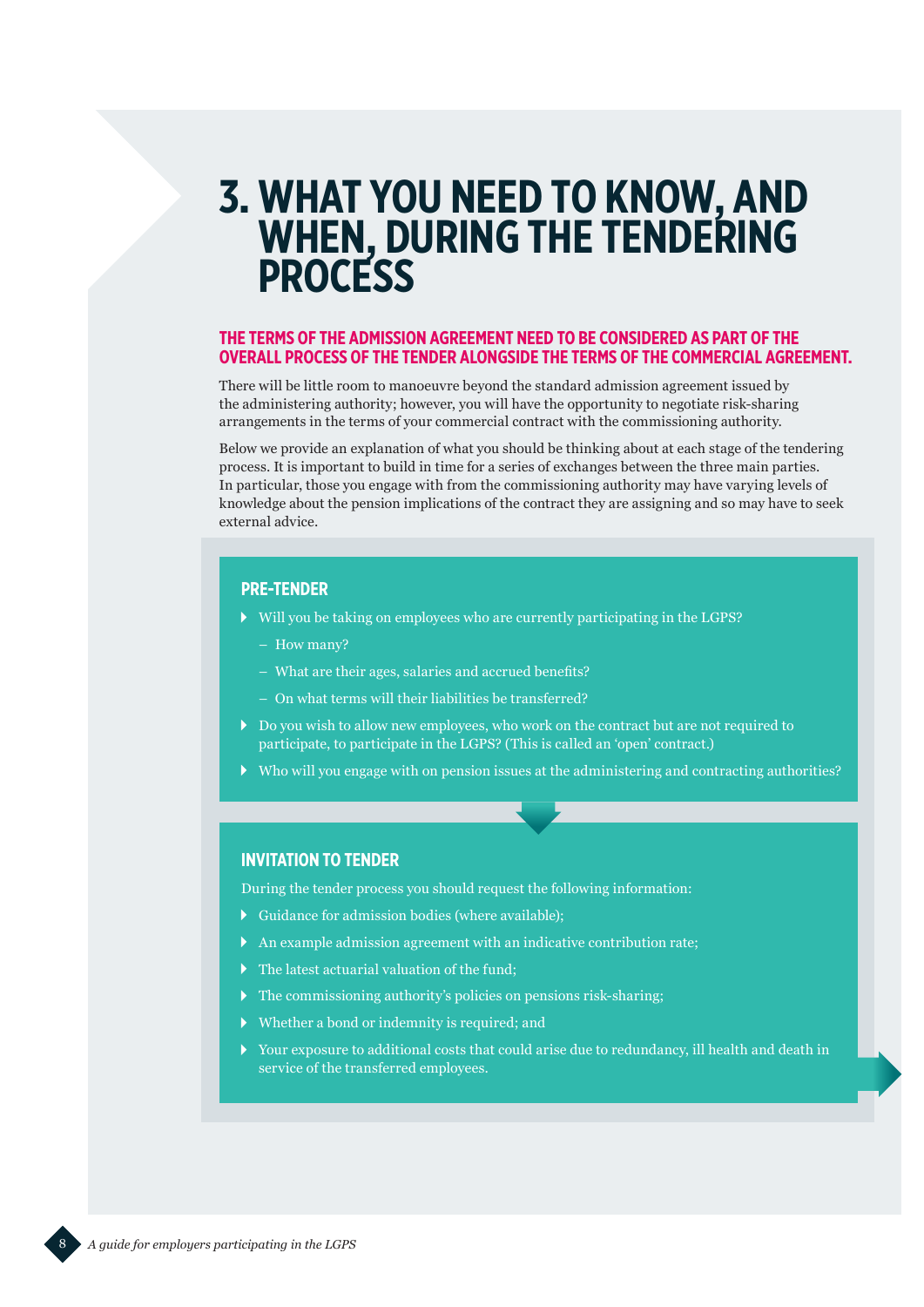#### **SUBMISSION TO TENDER**

When submitting your bid for the contract, the price should include a prudent, risk-adjusted measure of the costs of providing the service that includes the cost of LGPS participation**3**.

#### **CONTRACT AGREED WITH THE COMMISSIONING AUTHORITY**

Any risk-sharing with the commissioning authority should be agreed at this phase (see Sections 4-5).

#### **ADMISSION AGREEMENT AGREED WITH THE ADMINISTERING AUTHORITY**

The admission agreement and all of the paperwork relating to being set up as a new employer in the fund should be completed at this time. Although this and the previous stage are ordered sequentially, in practice they need to be considered alongside each other from the start of the contract.

3 [NAO guidelines](https://www.nao.org.uk/successful-commissioning/) state that contracts should cover core costs and, for charities, that donations shouldn't be used to cover the costs of delivering a statutory service.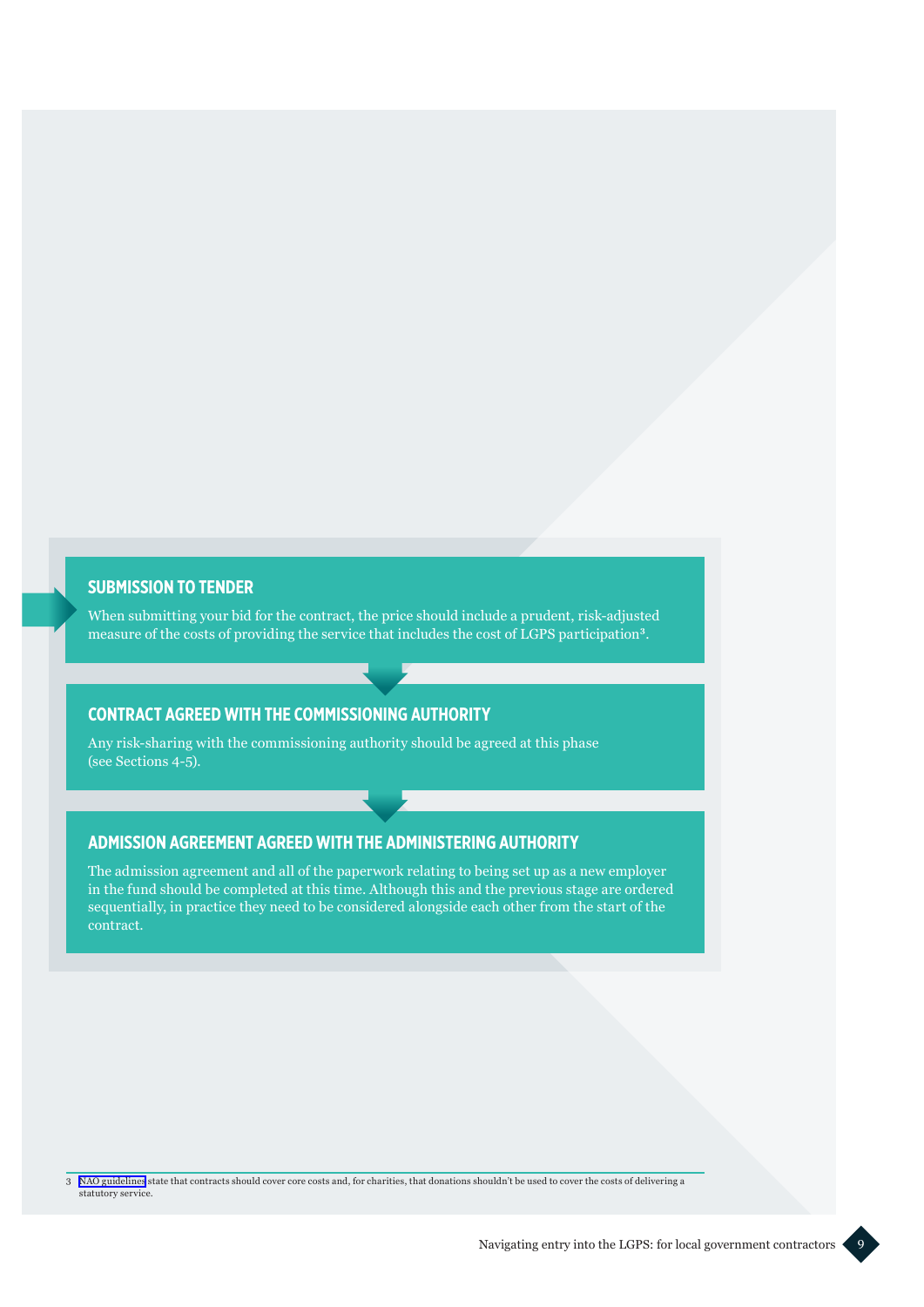## **4. RISKS FOR ADMISSION BODIES PARTICIPATING IN THE LGPS**

#### **THE MAJOR UNFORESEEN COSTS THAT MAY COME WITH LGPS PARTICIPATION ARE:**

- Increases in contributions during the term of the contract;
- Exit costs what the fund requires at the end of the contract; and
- Unexpected increases to staff remuneration, which have a knock-on consequence for contributions during the term of the contract.

#### **INCREASES TO CONTRIBUTIONS**

There are a large number of variables that determine the cost of benefits as they accrue, including:

- Economic conditions;
- The investment profile of the fund assets:
- The current membership of the scheme; and
- **Longevity projections for scheme members.**

The interplay of these variables, and changes in them over time, can lead to substantial changes in employer contributions over the term of your contract. By law, the fund will undergo an actuarial valuation every three years to assess how these factors will affect contributions. However, there are circumstances where such a valuation can be brought forward outside of this cycle – most admission agreements will indicate this.

During the valuation the actuary will recalculate:

- $\blacktriangleright$  The past service contribution rate in relation to the deficit or surplus; and
- $\blacktriangleright$  The future service contribution rate in relation to the current estimated cost of providing the benefits promised in the scheme.

To make your liability for the past service liabilities of transferred employees clear to you, admission agreements will state that, on the date of your contract commencing, your participation in the scheme starts as '100% funded'. This term can be misleading, so it is important to understand what it does and doesn't mean.

When employees are transferred to you, the fund will assess whether there is a deficit relating to the funding of the scheme for those employees. If the scheme is in deficit, being 100% funded means that you are not responsible for the deficit that has arisen before you took on those employees. However, you do take on the liabilities relating to those employees, which can change over time. You will be responsible therefore for any changes to the deficit that arise from the commencement of the contract in relation to those past service liabilities.

For example if the employees' notional scheme is  $£5$  million in deficit when you start the contract, then you won't be liable to pay extra contributions to ensure those past service liabilities are fully matched. If however, on the next valuation, that £5 million deficit has grown to £6 million, then, unless you have negotiated another arrangement, you will be liable for the extra funding gap that has arisen in relation to those employees' past service liabilities over the course of your contract – an extra  $\pounds$ 1 million.

Changes in these liabilities will, in turn, be reflected in your contribution rate and any exit costs payable at the end of the contract.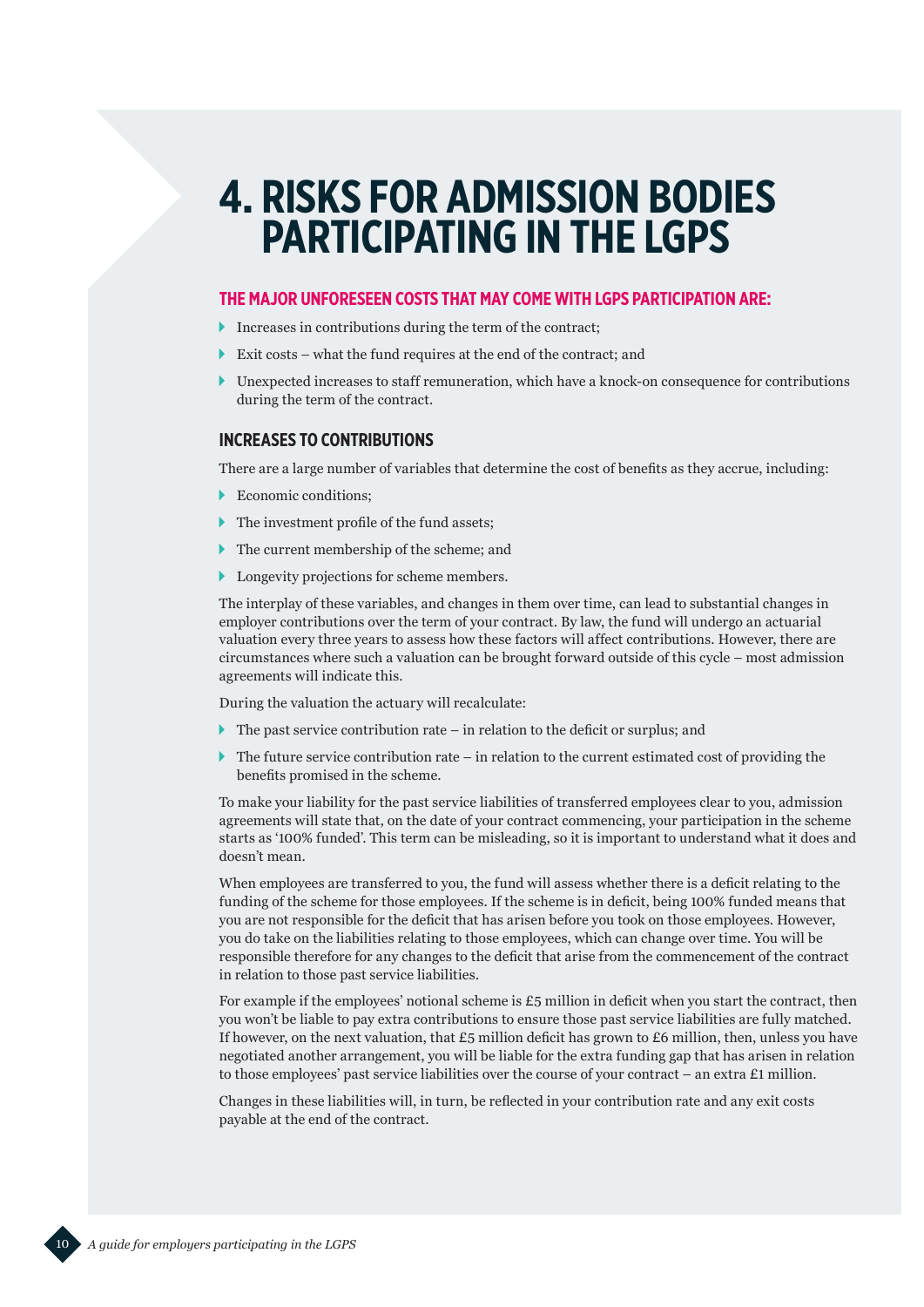#### **COVENANT ASSESSMENT**

Your contribution rates will be affected by the administering authority's view of your 'covenant'. This is your financial ability to support your obligations to the scheme now and in the future.

You should have the capacity to feed into discussions about the covenant strength allocated to you**4**. It is important that you understand the rationale behind your allocated covenant strength, what this means for your participation in the scheme, and what factors will improve or worsen your position. Higher contributions will be required from an employer with a 'weak' covenant, because the administering authority has concerns about weaker employers' ability to pay if the deficit increases.

#### **EXIT COSTS5**

Exit costs are paid when you cease to participate in the scheme, and have the potential to be very high.

You are deemed to exit the scheme, known as a 'cessation event', when:

- $\blacktriangleright$  the commercial contract has ended;
- Your last 'active' member (ie. members that are still accruing benefits) leaves the scheme; or  $\blacktriangleright$
- $\blacktriangleright$ You undergo an insolvency event so no longer employ any active members in the scheme.

There are also some situations where a corporate restructure (eg. a merger or an acquisition) results in an effective cessation event, because a new entity employs the members.

Where there is no successor body agreeing to take on the liabilities, or no guarantor in place, cessation or exit debts are generally calculated using more cautious assumptions (known as a 'risk-free' basis) than the basis used to calculate the cost of providing pensions for your employees, resulting in higher liabilities. This basis is employed to minimise the risk that deficits attributable to members of departing employers inadvertently fall onto other employers as 'orphan liabilities'.

#### **BONDS AND OTHER SECURITY**

To mitigate the risk that employers won't be able to honour their commitments to the scheme, many administering authorities will ask for some form of indemnity against an inability to pay, such as a bond, security or a parent guarantee.

Different administering authorities apply different policies regarding what the bond is designed to cover. Some simply cover the costs of any likely redundancy payments on early termination. Others may go far wider and cover exit costs.

Bonds can be expensive to provide and may have a negative impact on your sponsor's balance sheet. Companies are not always willing to provide bonds readily; particularly if they already have a number of other bonds in place.

4 The Pensions Regulator provides [helpful guidance](http://www.thepensionsregulator.gov.uk/guidance/guidance-assessing-monitoring-employer-covenant.aspx) on covenant assessment for private pension schemes – many of the same principles apply to employers participating in public service pension schemes.

5 Please see our 'managing exit' guidance for further information.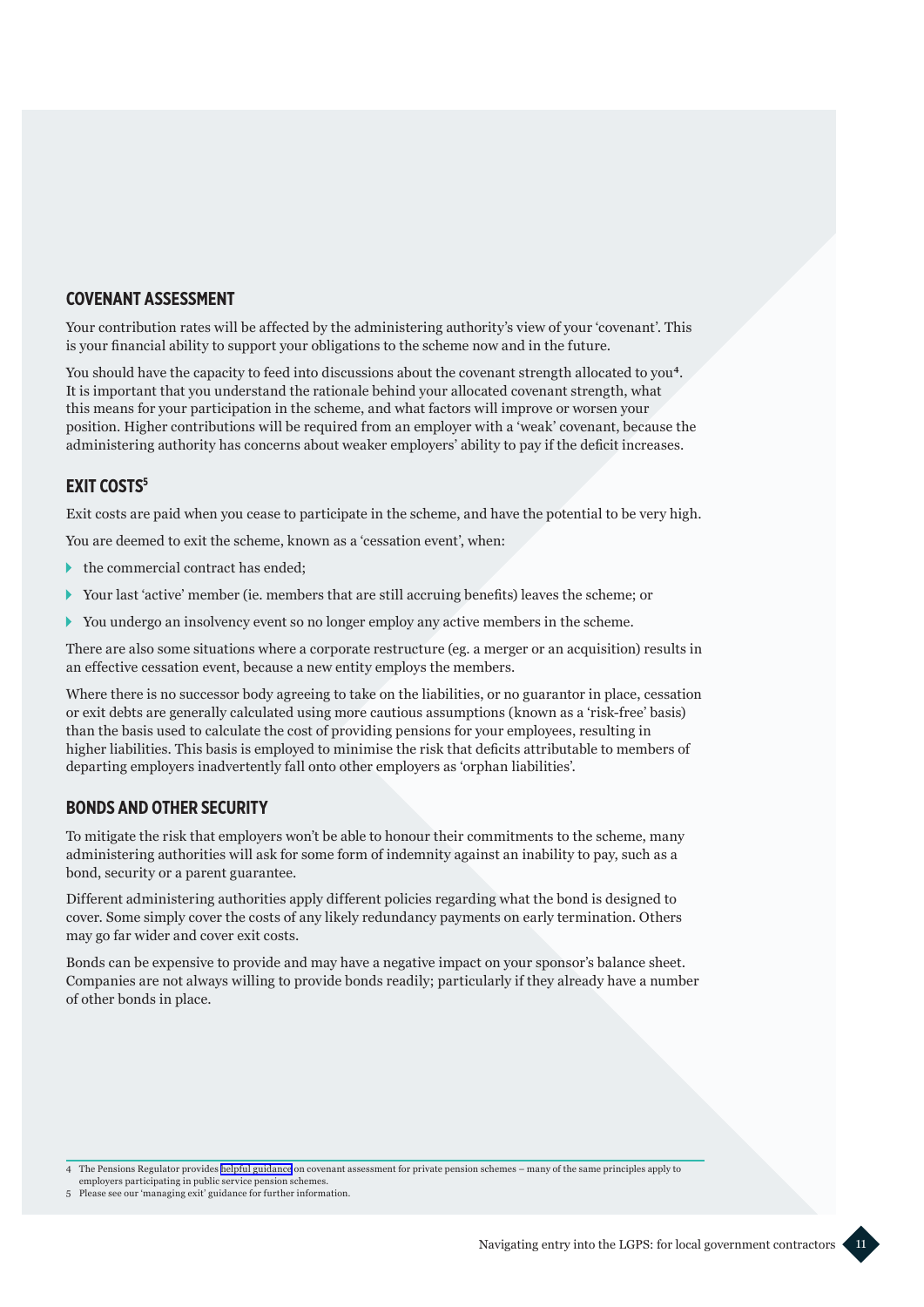#### **COST OF REDUNDANCIES, ILL HEALTH AND DEATH IN SERVICE**

When an employee is made redundant or suffers ill health, they may be eligible for early retirement benefits from the LGPS. If an employee dies in service then their beneficiaries are due a sum that is a multiple of their salary.

When these events occur, you may need to pick up the increased value of the benefit earned over the member's total service. Some administering authorities make their own insurance provisions for these purposes so that the employer rate includes a small amount intended to cover these costs.

Most commissioning authorities will require you to pay for any increase in costs due to redundancies or greater-than-expected numbers of early retirees separately – and so where you are planning redundancies, it is important to factor in this cost.

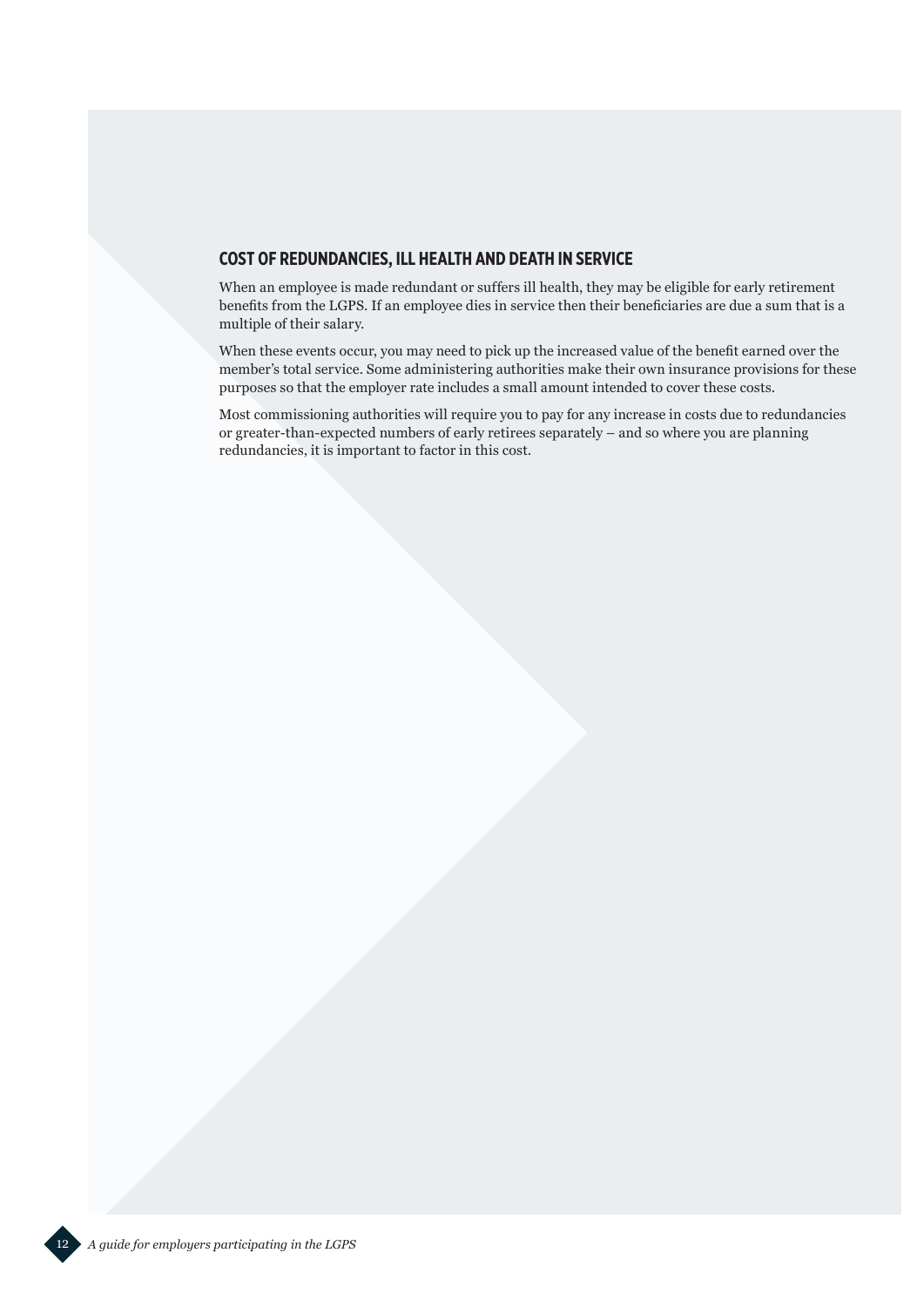# **5. MITIGATION OF RISKS**

#### **THERE ARE MANY WAYS TO LIMIT YOUR EXPOSURE TO RISKS FROM PARTICIPATING IN THE LGPS. THE MOST IMPORTANT THING TO REMEMBER IS THAT ONCE YOU ARE AN EMPLOYER IN THE LGPS, THE REGULATIONS, THE COMMERCIAL CONTRACT AND THE ADMISSION AGREEMENT WILL CONTROL YOUR RELATIONSHIP WITH THE LGPS.**

To the extent that you can mitigate risks, it will be through the commercial contract. Different commissioning authorit ies have different policies on which risks they are willing to cover for admission bodies.

Some common risk mitigation measures are described below:

- Unless you have an agreement with the administering or contracting authority to the contrary, you are responsible for all past service liability which includes pensionable service accrued prior to you taking on the contract. You may want to ensure that you are isolated from this funding risk. You should discuss with the commissioning authority options to remove responsibility for any past service liability accrued before the start of the contract.
- You should seek to have liabilities dealt with on a consistent (actuarial) basis on joining and exiting the scheme in order to avoid unexpected exit costs.
- If you have agreed to assume the risk for pre-contract past service liability then care should also be taken over the actuarial basis used to calculate this. Even if there is no funding volatility over the course of the contract, pre-contract liability could be calculated on a higher basis at exit.
- Some funds will allow the costs arising from ill health retirements and deaths in service to be smoothed through your ongoing contributions or, especially for small contractors, shared among a pooled group of similar employers. The default position is for these additional costs to be levied by a single payment.
- Costs arising as a result of redundancy are generally considered an employer decision rather than a risk to be shared. However, there may be some room to discuss how costs arising very early in a contract are handled.
- It may be possible to request that the contracting authority pays any excess should contributions exceed a stated ceiling. This is known as a 'pass-through' arrangement.
- A more sophisticated arrangement is a 'cap and collar' arrangement where the contracting employer agrees to pay contributions only if they are within a certain range. If they fall outside this range, adjustments are made to the contribution rate.
- You can agree to restraints on your own behaviour or options so as to reduce risk of increasing liabilities. A commissioning authority may agree to retain certain risks if the contractor takes responsibility for matters affecting pension liabilities under its control, such as excessive pay awards.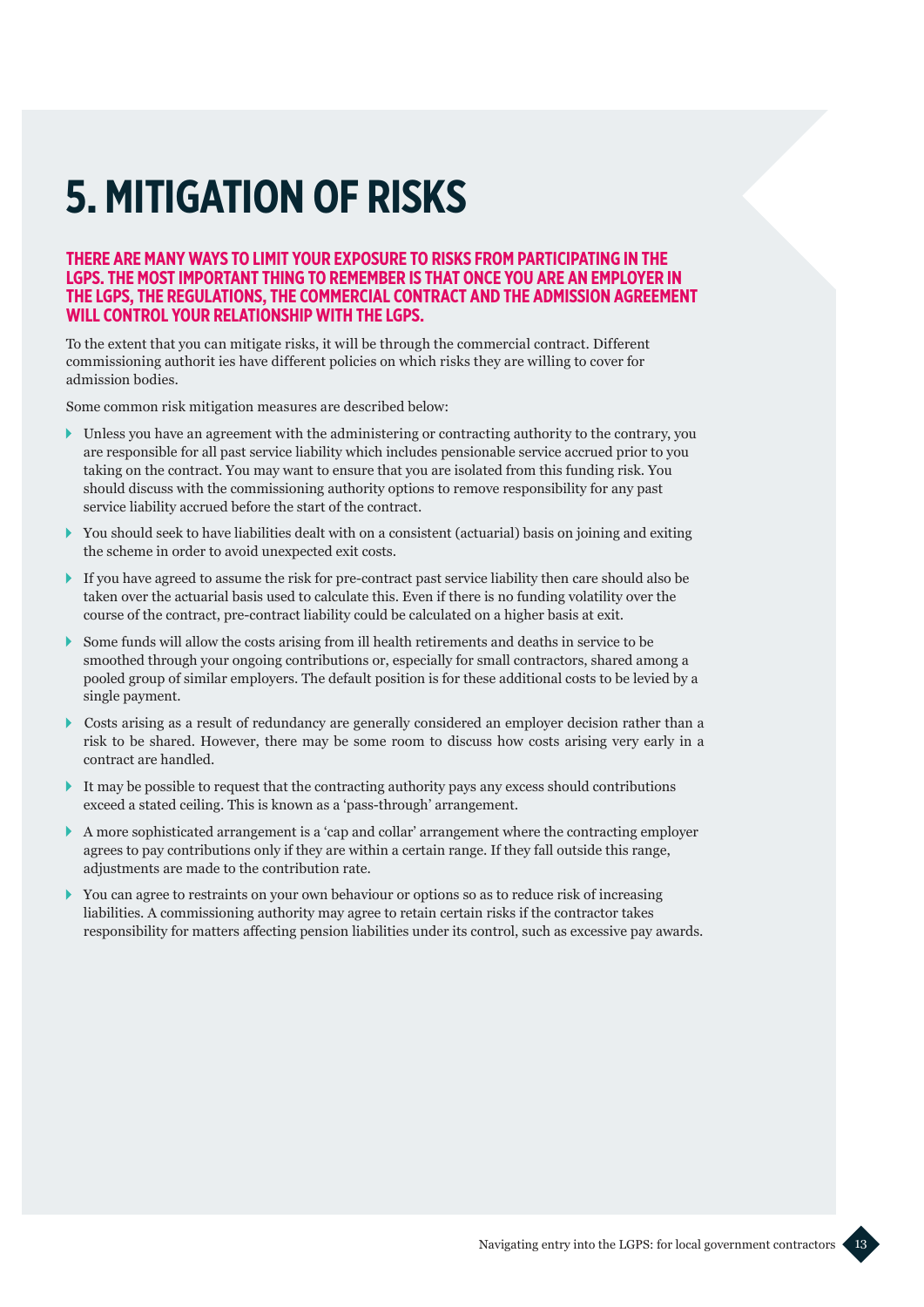# **NOTES**

| 14 |  | A guide for employers participating in the LGPS |  |
|----|--|-------------------------------------------------|--|
|    |  |                                                 |  |